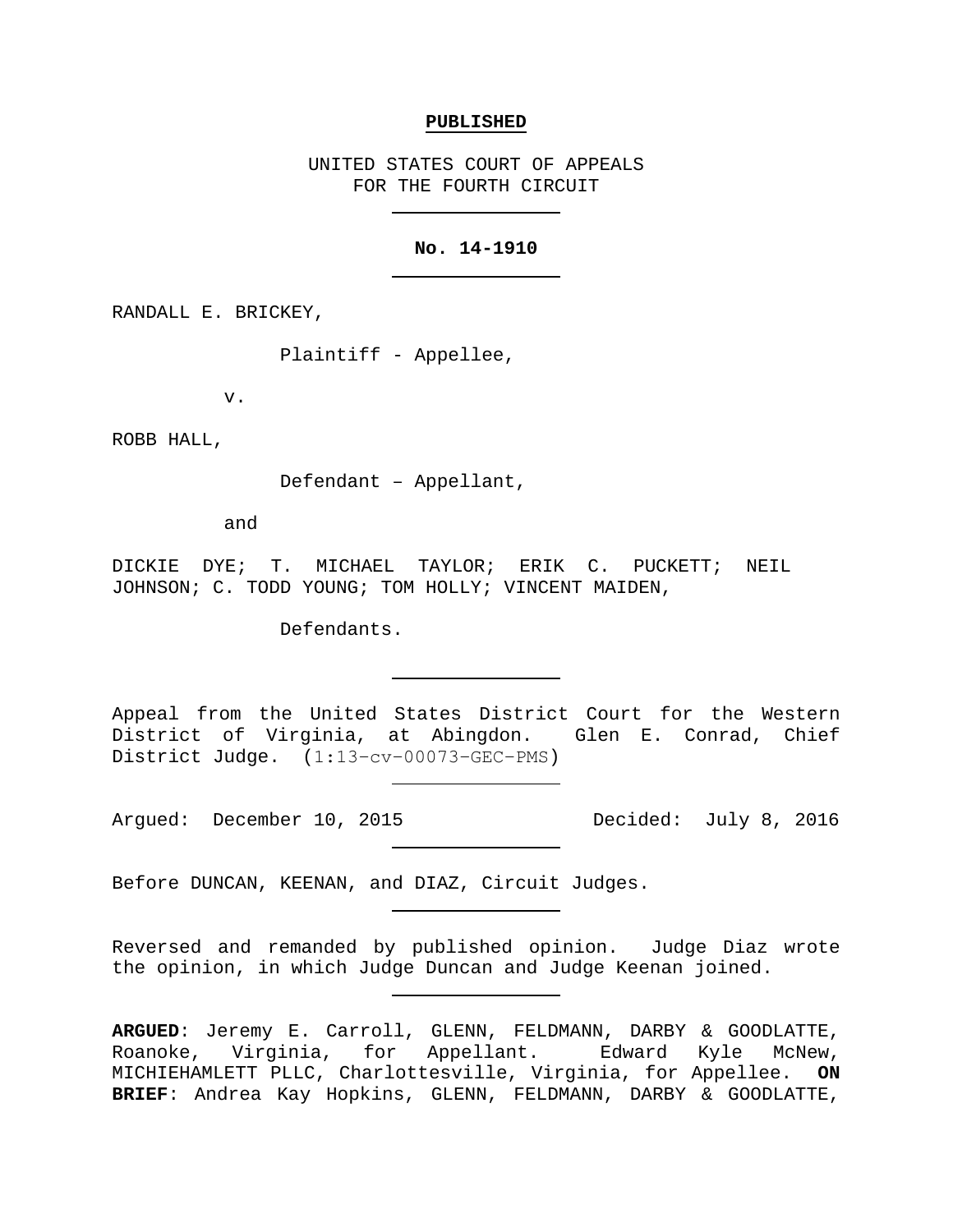Roanoke, Virginia, for Appellant. Hilary K. Johnson, Abingdon, Virginia, for Appellee.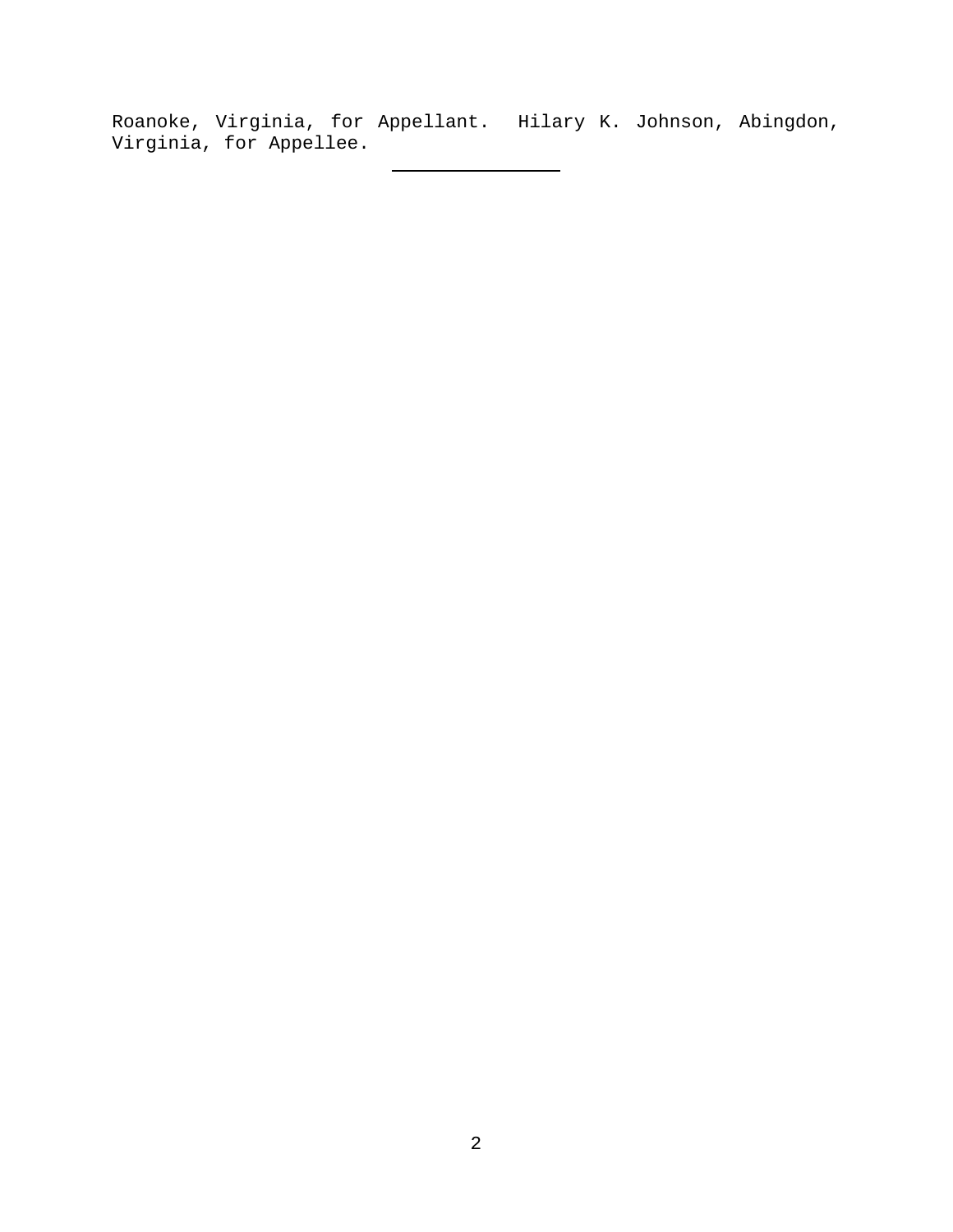DIAZ, Circuit Judge:

Police officer Randall Brickey was fired for comments he made as a candidate for town council that were critical of his employer, the Saltville Police Department, and its Police Chief, Rob Hall. Brickey filed suit under 42 U.S.C. § 1983 for retaliatory discharge in violation of the First Amendment. The district court denied Hall qualified immunity, and this interlocutory appeal followed. Because it was debatable at the time of Brickey's dismissal that his speech interests as a citizen outweighed Hall's interests as a public employer, we conclude that Hall is entitled to qualified immunity. We therefore reverse.

# I.

## A.

Brickey was an officer with the Saltville Police Department from December 1, 2006, to May 21, 2012, the day his employment was terminated. Hall became Police Chief in July 2011, taking over a department struggling with well-publicized problems of financial mismanagement, officer misconduct, and a general lack of professionalism. In an effort to improve the department's operations and public image, Hall instituted several policy changes, including increased foot patrols, a stricter dress code, and new payroll procedures.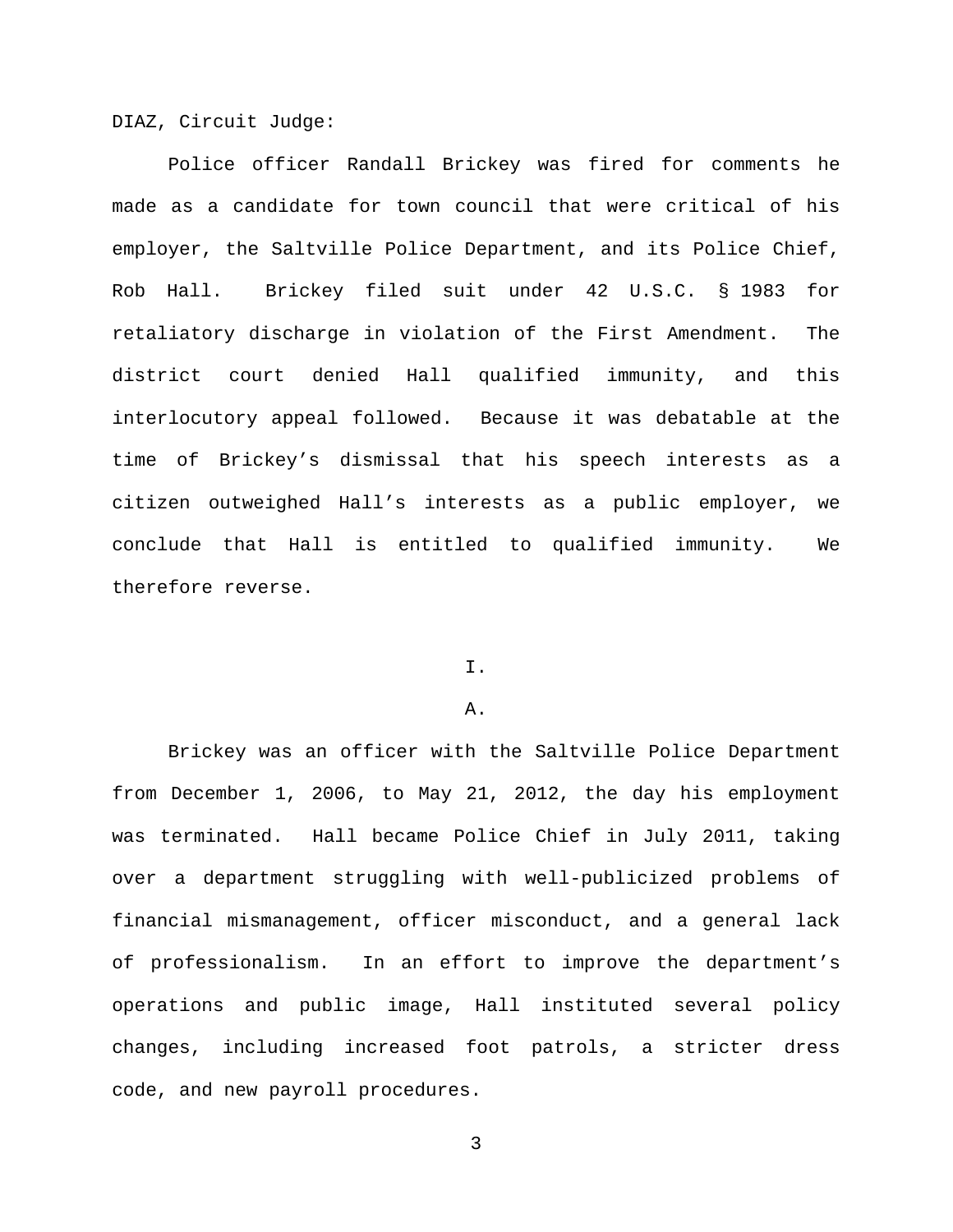In early 2012, Brickey decided to run for Saltville Town Council. He discussed the plan with Hall, who indicated that the campaign would not cause employment problems so long as Brickey did not campaign in uniform or disparage the department in contravention of departmental policy.

During the campaign, two local newspapers posed questions to the candidates, inviting them to submit responses for publication. One paper provided this prompt: "Motivation for seeking office/why should the voters choose you?" J.A. 337. After identifying himself as a member of the Saltville Police Department with twenty-three years of experience as a police officer, Brickey responded in relevant part as follows:

I teach the D.A.R.E. [i.e., Drug Abuse Resistance<br>Education] Program at Saltville Elementary Education] Program at Saltville Elementary School. . . . I went in to talk to Chief (Rob) Hall<br>about ordering the supplies for the D.A.R.E. about ordering the supplies for the D.A.R.E. graduation. I was told there was no money to place the order. After checking with the accounts payable clerk to see where the \$500 in the police department budget had been spent, I was shown several invoices that were charged to the D.A.R.E. account. The items on the invoices had nothing to do with the D.A.R.E. program. I also found, from looking at a copy of the budget that I obtained from the town, that the town receives \$225,000 in highway maintenance funds from the state. Only \$3,000 is approved in the budget for paving. Seeing this, along with the other misuse of taxpayers' money, shows me that we have a very poor management at the council level and there needs to be a change.

Id.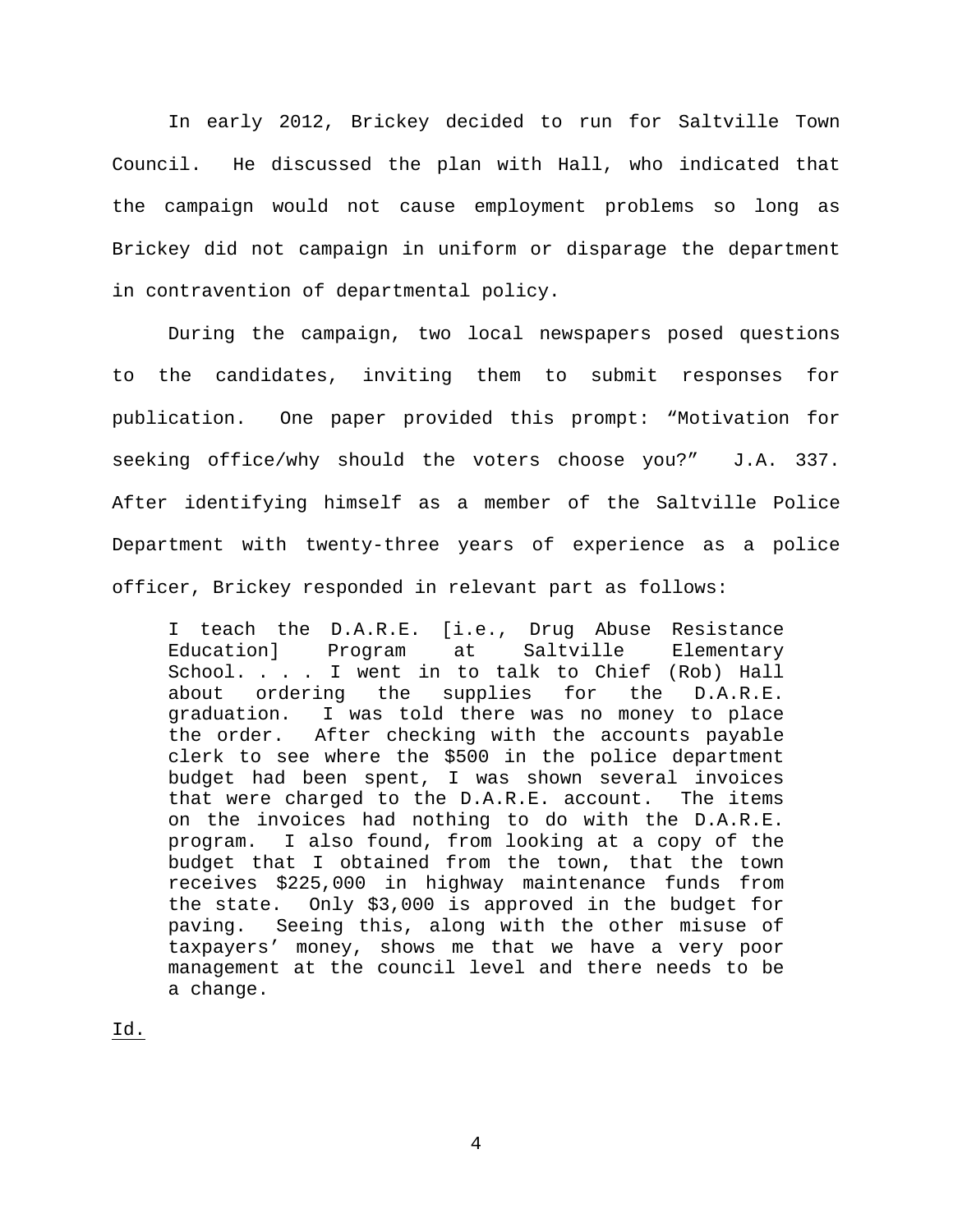Next, in response to a question about the town's "greatest needs," Brickey noted road paving, improved management of the town pool, and the following changes to the Saltville Police Department: "The town police department needs to be more professional. Officers need to do more foot patrols during the day shift and become more familiar with business owners. The police department needs to be more [aggressive] on investigations and focus more on drug trafficking." Id.

Finally, Brickey responded to a question as to how to meet those needs. He first noted that he had "been told by some business owners in town during [his] campaign for town council that they would like to see more foot patrols from the police department, and would like to see the chief during daytime hours." Id. He went on to propose the addition of a full-time investigator, stating that the town had a serious drug problem and that he knew of "cases that need to be investigated by the police department." Id. Brickey's statements were printed in late April 2012.

About a week later, Hall informed Brickey that he believed Brickey's statements violated departmental policy. The alleged violations of the Police Department Policy Manual included (1) a failure to "display respect for [his] superior officers, subordinates, and associates"; (2) "speak[ing] rumors detrimental to the department or another employee"; (3) "us[ing]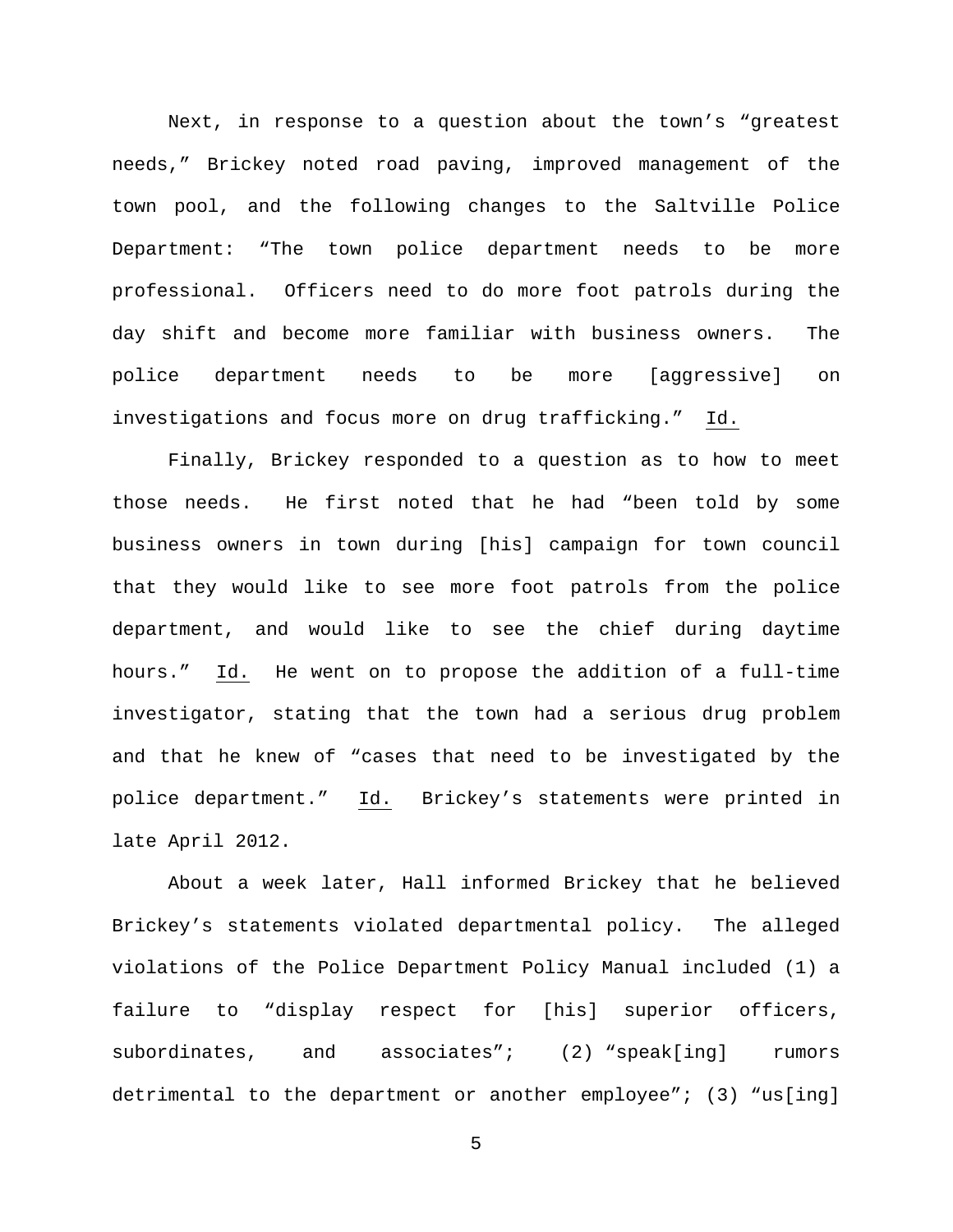or attempt[ing] to use [his] official position, badge or credentials for personal or financial gain or advantage"; (4) "communicat[ing] . . . information concerning operations, activities or matters of police business, the release of which . . . may have an adverse impact on the department image, operations, or administration"; and (5) "criticiz[ing] or ridicul[ing] the Department, its policies, or other employees by speech . . . [that] undermines the effectiveness of the Department, interferes with the maintenance of discipline, or is made with reckless disregard for truth or falsity." J.A. 352- 55, 357-70.

Hall hired Gary Reynolds—an out-of-state, former police chief—to investigate the allegations and to determine whether Brickey in fact violated departmental policies. Reynolds interviewed Hall, Brickey, Assistant Chief Erik Puckett, the Saltville town auditor, and the other five officers in the police department. In speaking with Reynolds, Brickey withdrew or attempted to clarify some of his statements. Asked about his comments on the professionalism of the department, Brickey said, "It's not that I meant they are unprofessional, we just need to be on patrol more." J.A. 373. Regarding the D.A.R.E. comments, Brickey admitted that the \$500 was in fact accounted for in a different line item of the budget. J.A. 384. He also conceded that he "should have said mismanagement of funds versus misuse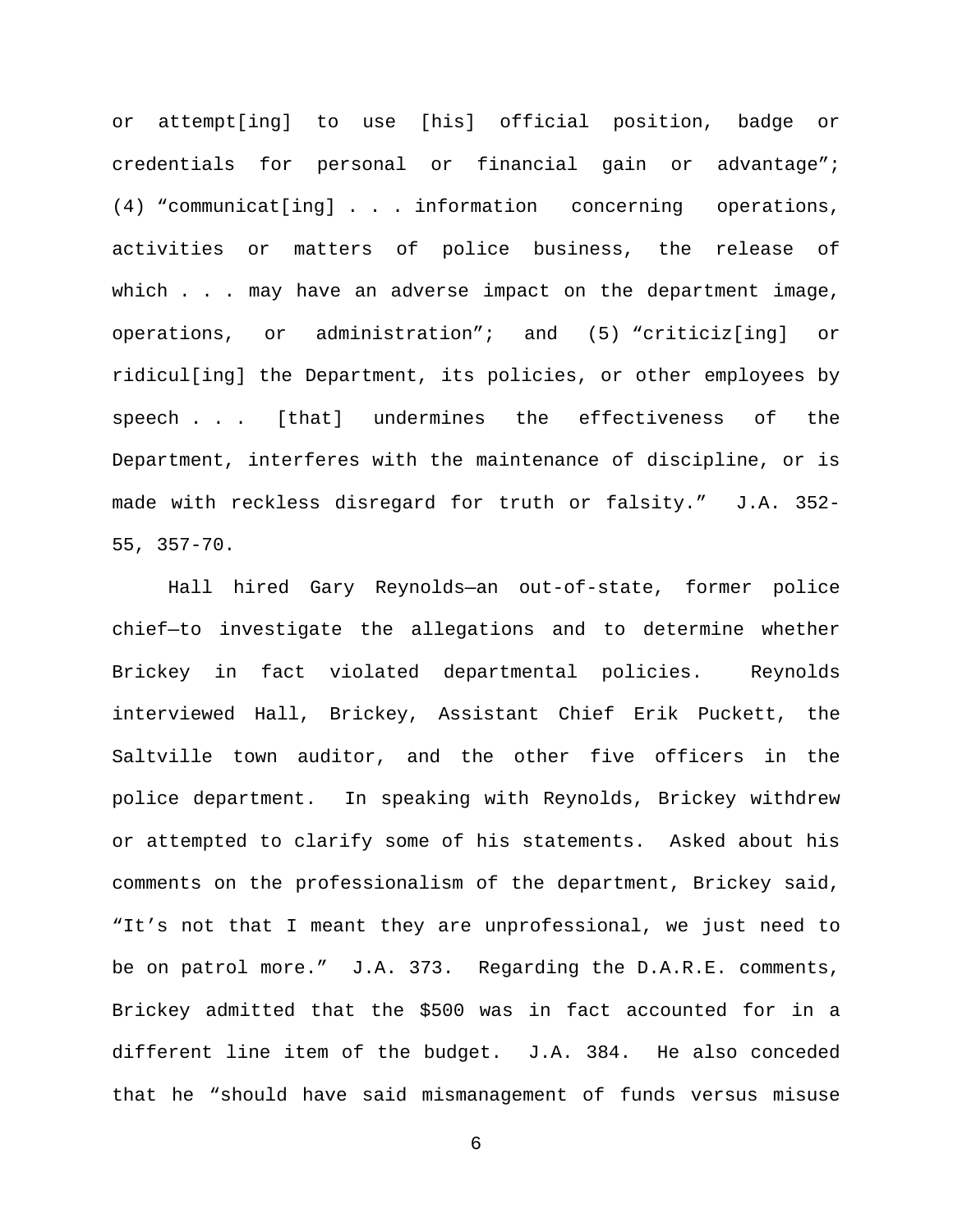of funds." J.A. 387. Brickey insisted that his "statements regarding the DARE account were not about Chief Hall, they were about the [town] council members." J.A. 383.

According to Reynolds's investigation, Brickey's statements caused concern within the Saltville government and police department. A town auditor interpreted Brickey's statements as alleging that Chief Hall was misusing funds. J.A. 381. This "upset" the auditor, who, after looking into the matter, "found no misuse of taxpayer money by Chief Hall." Id. Some police officers believed that the comments reflected poorly on the department, though at least two officers told Reynolds that they had not read Brickey's comments. J.A. 381-83, 386.

In Reynolds's final estimation, Brickey's statements to the newspapers violated departmental policies. J.A. 387. According to Reynolds, Brickey's statements regarding the "misuse" of D.A.R.E. funds "clearly 'bad mouthed' the Police Department and especially the Police Chief, and thus were harmful to the public trust of Chief Hall as well as his integrity." Id. Moreover, Reynolds faulted Brickey for failing to investigate properly or verify his allegations that police funds were being misused. J.A. 388. Specifically, Reynolds found that Brickey overlooked the fact that the D.A.R.E. budget line item also included funds for "Community Relations," and that the invoices Brickey observed were for legitimate community-relations expenses. Id.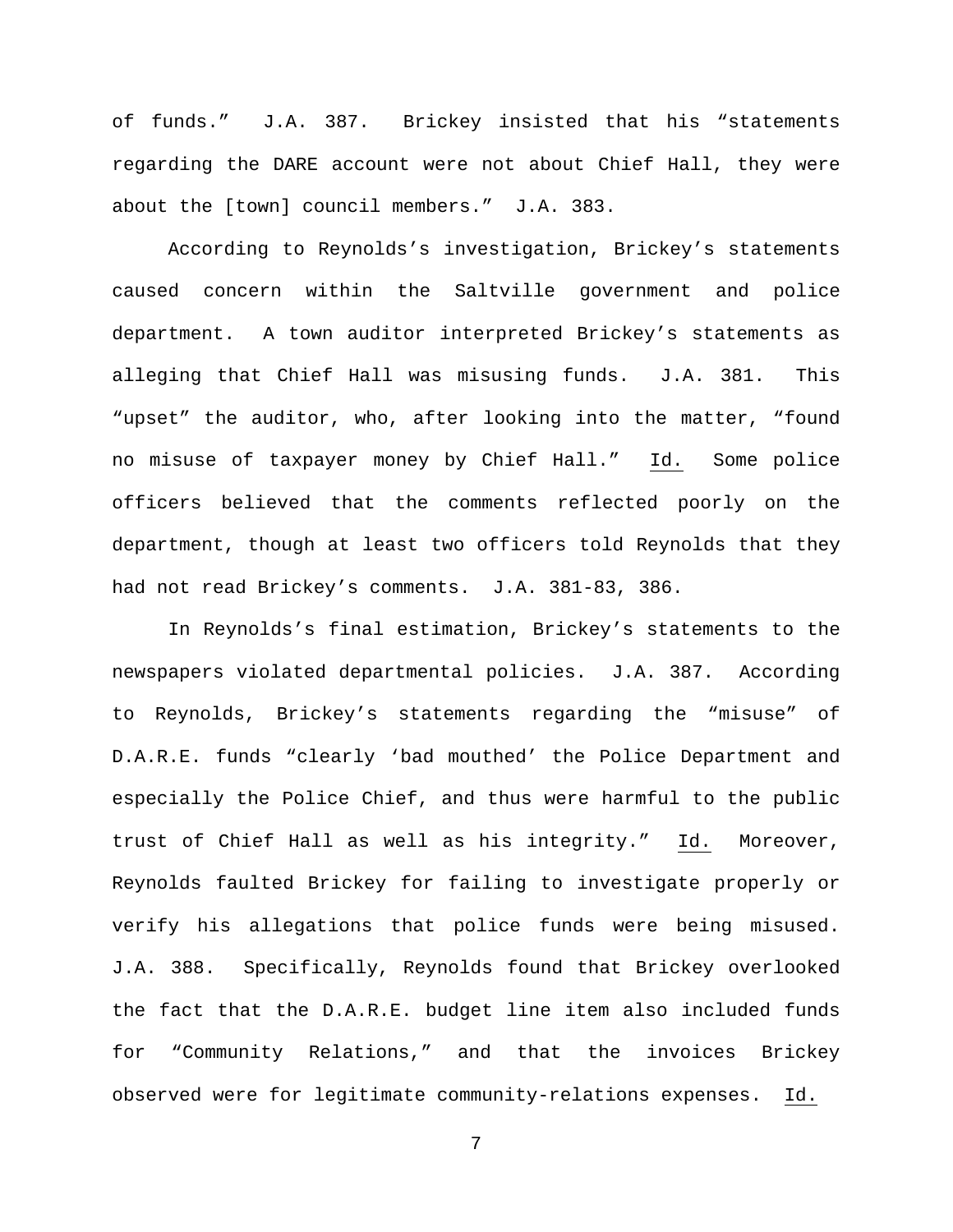After notifying Brickey of the results of the investigation, Hall held a meeting with Brickey, Reynolds, and Puckett in which Brickey was given an opportunity to respond to the allegations and the findings of the report. On May 21, 2012, Hall terminated Brickey's employment. Brickey pursued the department's grievance procedures to no avail.

## B.

Brickey filed suit under § 1983, naming as defendants Hall and a number of other individuals who played a role in his dismissal. In addition to his First Amendment retaliatorydischarge claim, Brickey also asserted procedural and substantive due-process claims. The due-process claims were dismissed on a  $12(b)(6)$  motion, as was a request for punitive damages. The retaliatory-discharge claim survived, and the defendants later moved for summary judgment, attacking the claim on the merits and also asserting qualified immunity. The district court granted the motion in part and denied it in part. Brickey v. Hall, No. 1:13-CV-00073, 2014 WL 4351602, at \*9 (W.D. Va. Sept. 2, 2014). Summary judgment was granted as to all defendants except Chief Hall—none of the other officials, the court held, had "caused" Brickey's injury, as Hall was the lone decisionmaker. Id. at \*8.

As to Hall, the district court denied qualified immunity. Id. The district court first held that, taking the record in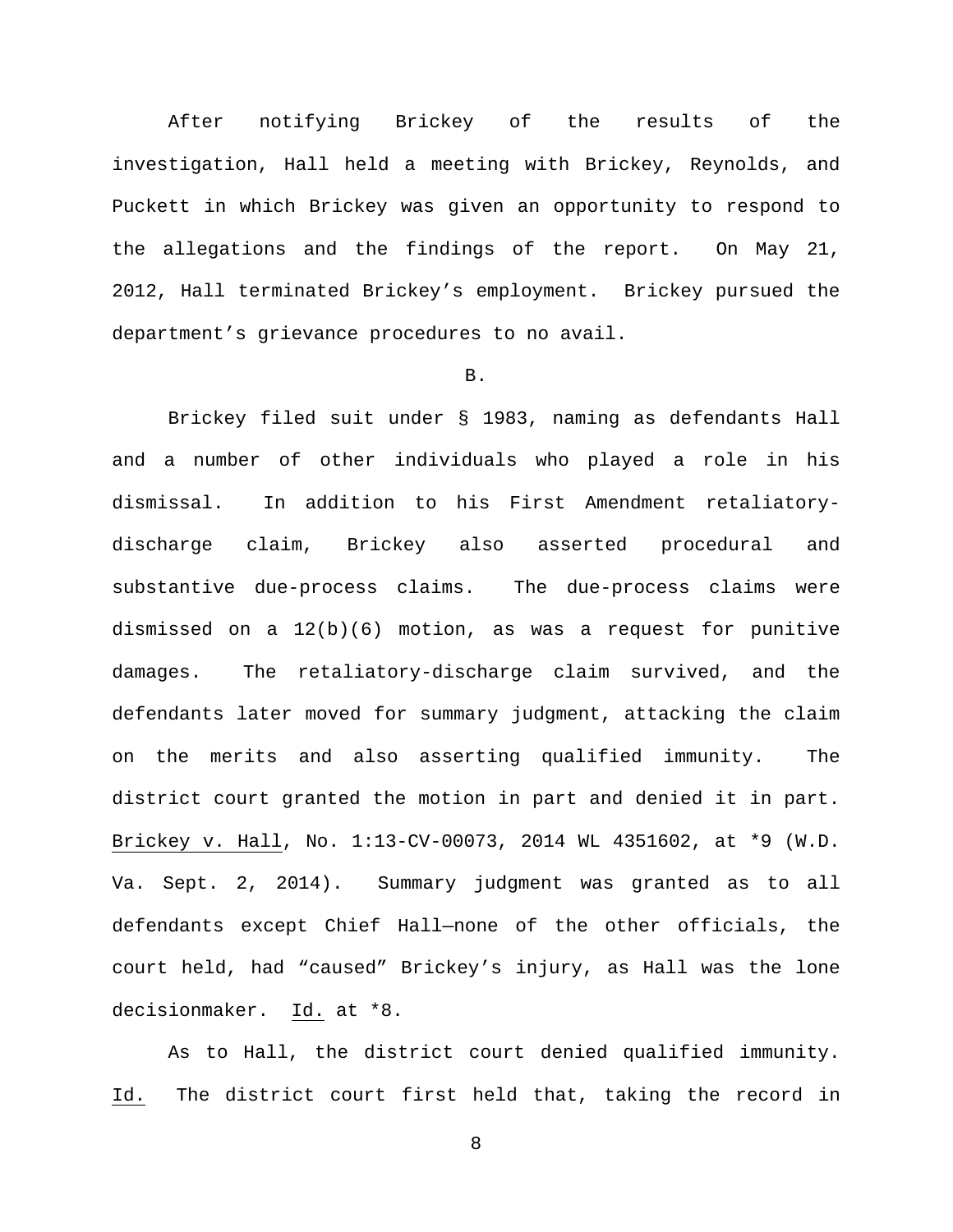the light most favorable to Brickey, Hall violated Brickey's First Amendment rights. Id. at \*4–7. Having found a violation, the district court determined that Brickey's right not to be fired for his speech was clearly established at the time of his termination. Id. at \*7–8. Relying on Citizens United v. FEC, 558 U.S. 310 (2010), the court stated that political speech was clearly entitled to strong protection. Id. at \*8. And relying on Durham v. Jones, 737 F.3d 291 (4th Cir. 2013), the court stated that public employees' speech regarding governmental misconduct warrants protection. Id.

This interlocutory appeal followed.<sup>1</sup>

# II.

We review de novo the denial of qualified immunity. Altman v. City of High Point, 330 F.3d 194, 200 (4th Cir. 2003).

Qualified immunity shields government officials from personal liability when "their conduct does not violate clearly established . . . rights of which a reasonable person would have known." Smith v. Gilchrist, 749 F.3d 302, 307 (4th Cir. 2014)

<span id="page-8-0"></span><sup>&</sup>lt;sup>1</sup> Although "interlocutory appeals are generally disallowed, 'a district court's denial of a claim of qualified immunity, to the extent that it turns on an issue of law, is [immediately appealable] notwithstanding the absence of a final judgment,' under the collateral-order doctrine." Iko v. Shreve, 535 F.3d 225, 234 (4th Cir. 2008) (quoting Mitchell v. Forsyth, 472 U.S. 511, 530 (1982)).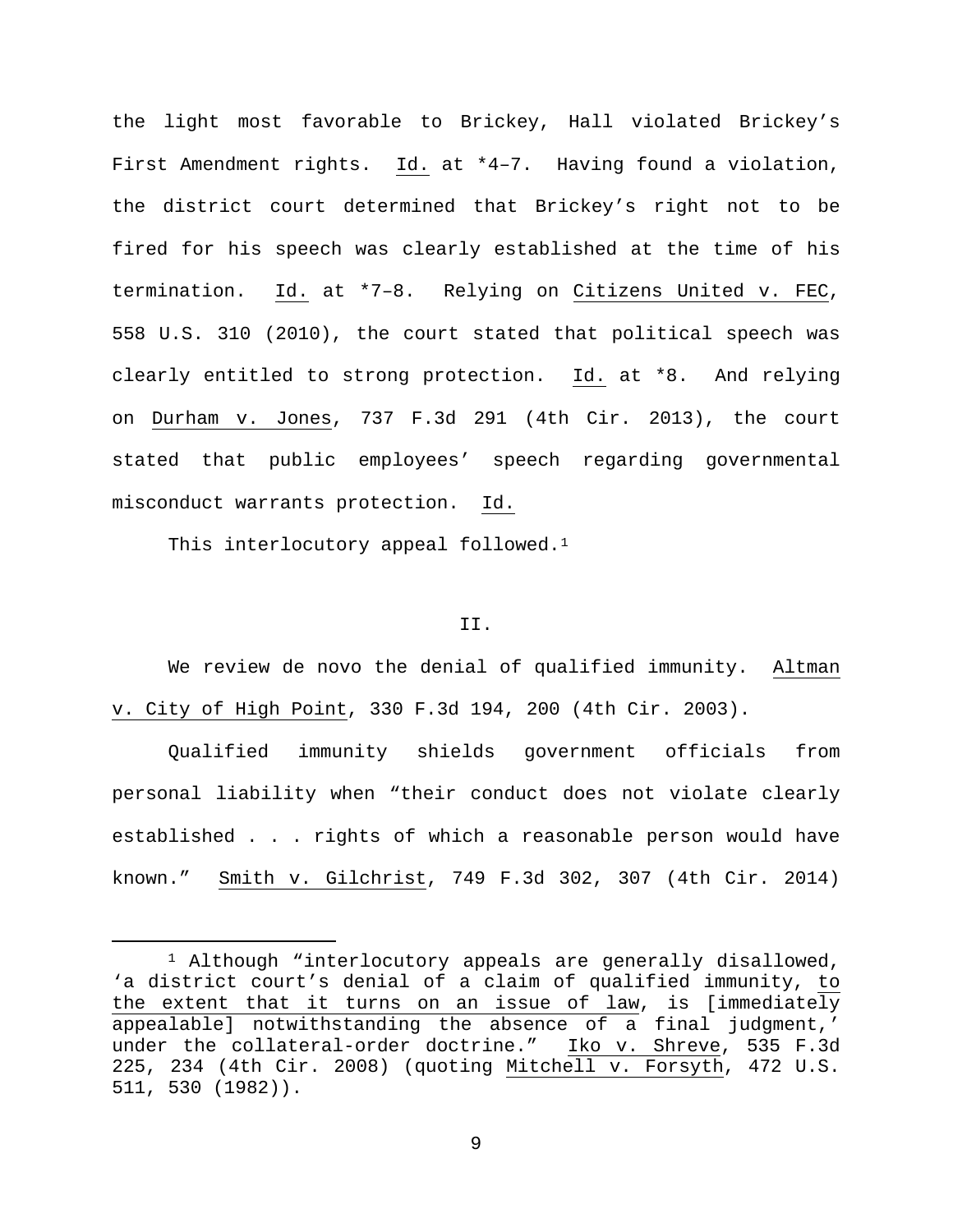(quoting Stanton v. Sims, 134 S. Ct. 3, 4 (2013) (per curiam)). That is, qualified immunity protects government officials when they act in legal "gray areas." Id. (quoting Occupy Columbia v. Haley, 738 F.3d 107, 118 (4th Cir. 2013)). An official is entitled to qualified immunity unless "(1) the allegations underlying the claim, if true, substantiate [a] violation of a federal statutory or constitutional right; and (2) this violation was of a clearly established right of which a reasonable person would have known." Id. at 308 (quoting Ridpath v. Bd. of Governors Marshall Univ., 447 F.3d 292, 306 (4th Cir. 2006)). While a case directly on point is not required for a court to conclude that the law was clearly established, "existing precedent must have placed the . . . constitutional question beyond debate." Id. (quoting Ashcroft v. al-Kidd, 563 U.S. 731, 741 (2011)). The burden of proof rests with the official asserting the defense. Durham, 737 F.3d at 299.

Brickey alleges retaliatory discharge in violation of the First Amendment. On appeal, Hall does not challenge the district court's holding that Brickey has properly alleged a constitutional violation—the first qualified-immunity prong. Instead, Hall contends that the right Brickey asserts was not clearly established in 2012 when Brickey was terminated. Our review, therefore, is confined to the question of what law was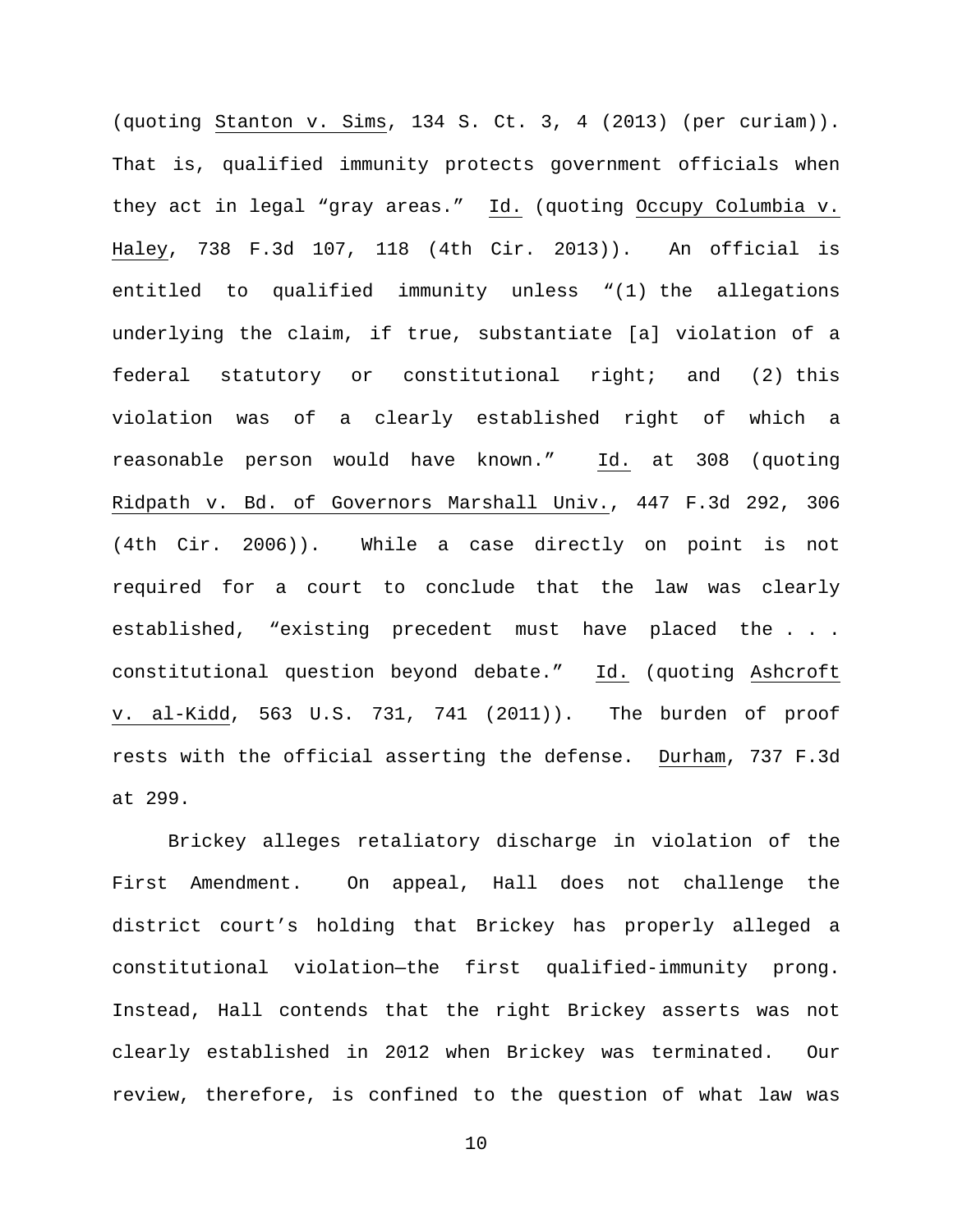clearly established—we do not reach the merits of Brickey's constitutional claim.

A First Amendment retaliation claim poses three questions:

(1) whether the public employee was speaking as a citizen upon a matter of public concern or as an<br>employee about a matter of personal interest; employee about a matter of personal (2) whether the employee's interest in speaking upon<br>the matter of public concern outweighed the the matter of public concern outweighed the<br>qovernment's interest in providing effective and interest in providing effective and efficient services to the public; and (3) whether the employee's speech was a substantial factor in the employee's termination decision.

McVey v. Stacy, 157 F.3d 271, 277-78 (4th Cir. 1998). The third question is not in dispute; Hall concedes that he terminated Brickey because of his speech. But Hall contends that the law was not clearly established on the first two questions.

Because we hold that the law was not clearly established as to the second question—the balancing of the employee's and employer's interests—Hall is entitled to qualified immunity. Consequently, we need not reach the question of whether it was clearly established that Brickey spoke as a citizen on a matter of public concern.

A.

Under the Supreme Court's decision in Pickering v. Board of Education, a court's charge in a First Amendment retaliation case is "to arrive at a balance between the interests of the [employee], as a citizen, in commenting upon matters of public concern and the interest of the State, as an employer, in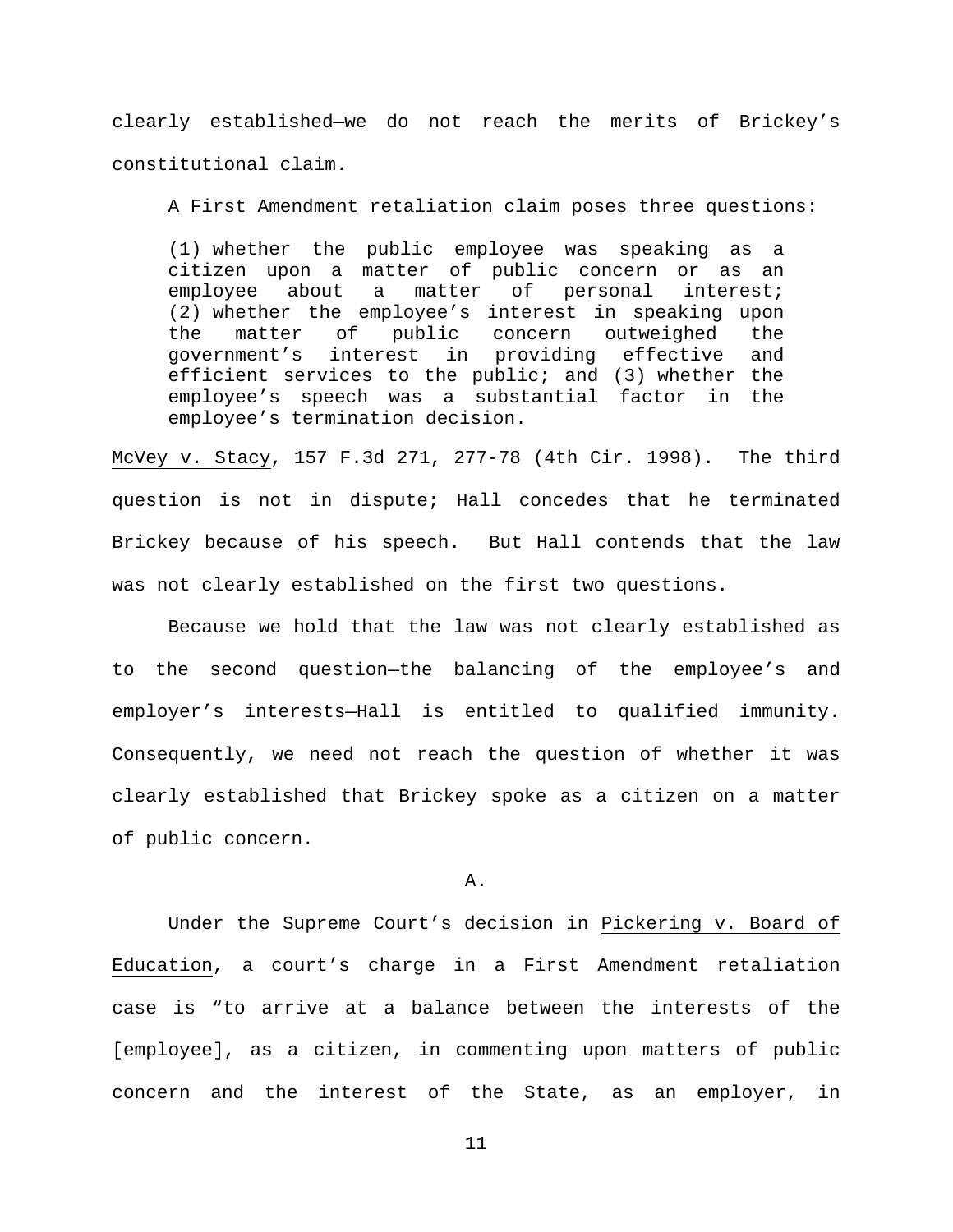promoting the efficiency of the public services it performs through its employees." 391 U.S. 563, 568 (1968). The public's interest in hearing the employee's speech also weighs in the balance: "A stronger showing of public interest in the speech requires a concomitantly stronger showing of government–employer interest to overcome it." McVey, 157 F.3d at 279 (Murnaghan, J., concurring).<sup>[2](#page-11-0)</sup>

"The Pickering balance requires full consideration of the government's interest in the effective and efficient fulfillment of its responsibilities to the public." Connick v. Myers, 461 U.S. 138, 150 (1983). Prior to Brickey's termination, the test for striking the appropriate balance was clear:

"[W]e must take into account the context of the employee's speech" and "the extent to which<br>disrupts the operation and mission" of disrupts the operation and mission" of the institution. Factors relevant to this inquiry include whether a public employee's speech (1) impaired the maintenance of discipline by supervisors; (2) impaired harmony among coworkers; (3) damaged close personal relationships; (4) impeded the performance of the public employee's duties; (5) interfered with the<br>operation of the institution; (6) undermined the operation of the institution;  $(6)$  undermined mission of the institution; (7) was communicated to the public or to coworkers in private; (8) conflicted with the responsibilities of the employee within the institution; and (9) abused the authority and public accountability that the employee's role entailed.

<span id="page-11-0"></span> <sup>2</sup> At this point in his concurrence, Judge Murnaghan speaks for a majority of the McVey panel. See 157 F.3d at 282 (Michael, J., concurring in the lead opinion "except to the extent it is qualified by Judge Murnaghan's separate opinion").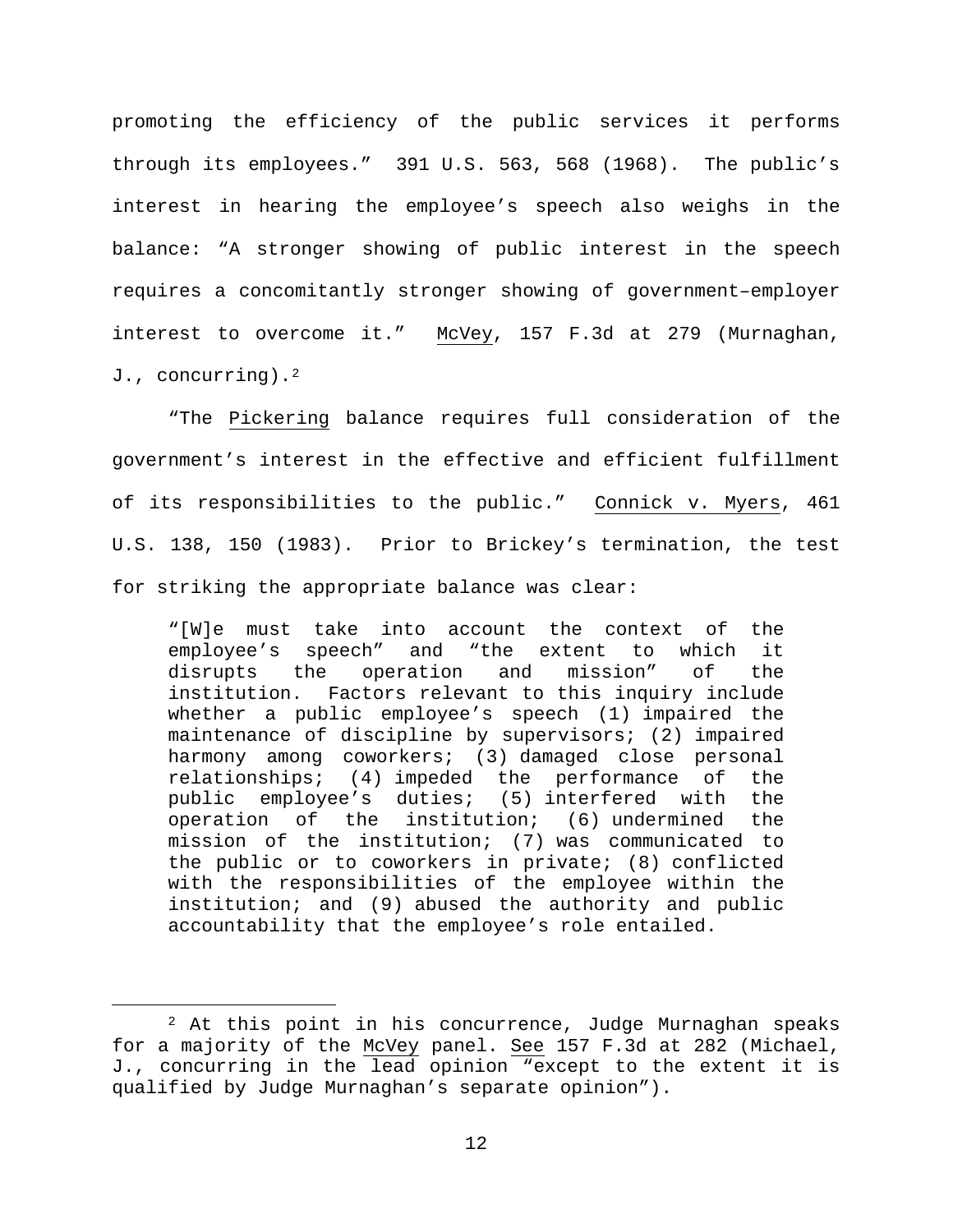Ridpath, 447 F.3d at 317 (citation omitted) (quoting McVey, 157 F.3d at 278). The employer need not prove actual disruption, "but only that an adverse effect was 'reasonably to be apprehended.'" Maciarello v. Sumner, 973 F.2d 295, 300 (4th Cir. 1992) (quoting Jurgensen v. Fairfax Cty., 745 F.2d 868, 879 (4th Cir. 1984)).

It was clearly established in 2012 that police officials are entitled to impose more restrictions on speech than other public employers because a police force is "'paramilitary' discipline is demanded, and freedom must be correspondingly denied." Id. (quoting Jurgensen, 745 F.2d at 880) (granting qualified immunity to a police official who terminated two officers for conducting an unauthorized investigation into alleged evidence tampering in the police force). Because of this heightened need for discipline, police officials have "greater latitude . . . in dealing with dissension in their ranks." Id.

The key comments in this case involve the allegedly missing D.A.R.E. funds.[3](#page-12-0) As an initial matter, despite Brickey's claim

<span id="page-12-0"></span><sup>&</sup>lt;sup>3</sup> We agree with the district court that it was clearly established that Brickey's other comments were entitled to First Amendment protection. Statements that the department "needs to be more professional," "needs to be more [aggressive] on investigations," or ought to hire an investigator do not raise a reasonable apprehension of disruption. these statements offer modest criticism of the department and (Continued)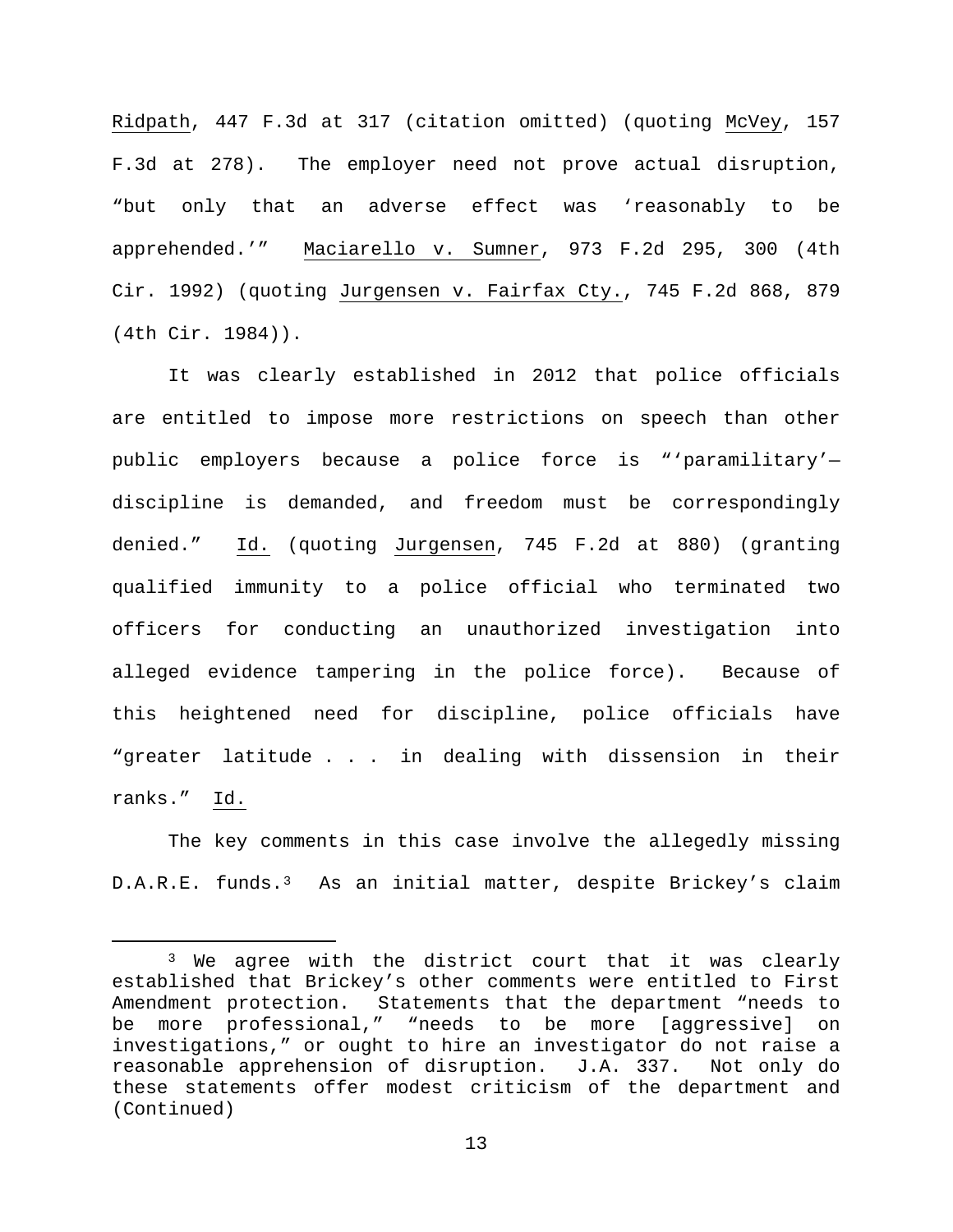that he did not intend to impugn his chief, Hall could reasonably have read the comments—as some others in Saltville did—to accuse him of incompetence or even malfeasance. A town auditor, for example, read the comments to allege misuse on the Chief's part, and (according to declarations given by Hall, Assistant Chief Puckett, and the town manager) some members of the police force and the public expressed concerns of police misconduct in the wake of the articles. See J.A. 93 (Hall: "Some residents also construed Brickey's comments as accusing me and the department of corruption and misusing funds."); J.A. 312 (Puckett: "I was asked questions about the articles from members of the public who expressed concern that officers were engaging in misconduct."); J.A. 316 (Town Manager: "Officers expressed their belief that Brickey had accused them of improper behavior . . . ."); id. ("Many people who commented about the articles expressed concern that someone was stealing money from the Town.").

The clearly established principles outlined above did not put the outcome of the Pickering balancing in this case "beyond debate." The context and the extent of disruption of the D.A.R.E. comments weighed on both sides of the scale. First,

Ĩ.

its chief, but they also touch on weaknesses of the department that were already well known in Saltville.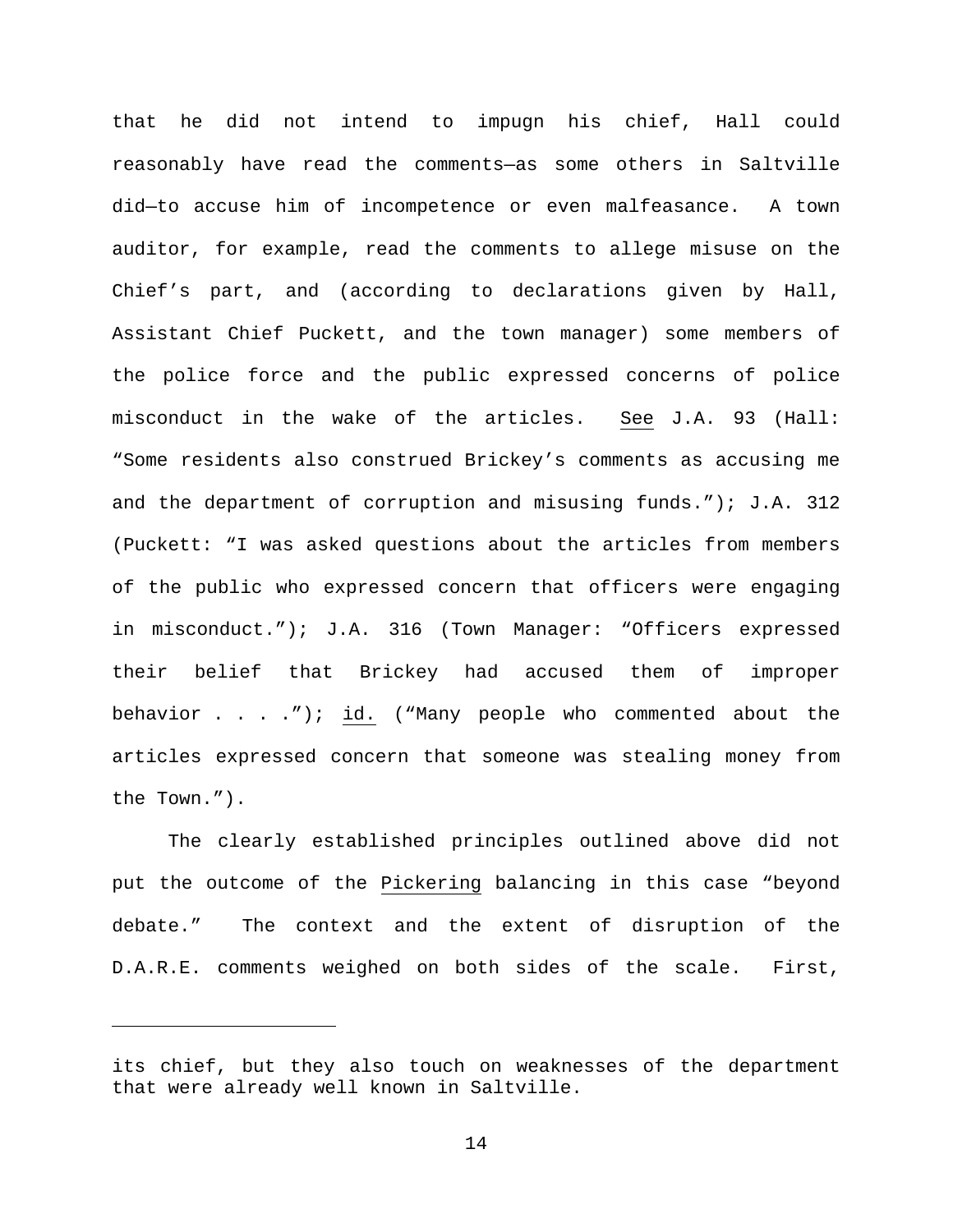Brickey spoke as a political candidate in a public forum. In general terms, speaking as a political candidate weighs in favor of speech. At the same time, however, the public nature of Brickey's comments increased their capacity for disruption. Second, Brickey's speech criticized a superior officer. As our cases reflect, discipline and respect for superior officers are critical in a police force. Because speech accusing a superior officer of incompetence or malfeasance goes to the heart of the superior's authority, Hall could reasonably have believed that Brickey's comments would undermine his authority in the eyes of the public and within the police department. See J.A. 316 (Town Manager stating that "[b]ased on my observations of officers in the Police Department, Brickey's comments hampered morale and discipline in the department"). Such a concern is amplified in the close working conditions of a small police force, where "mutual confidence and co-operation are essential." Cooper v. Johnson, 590 F.2d 559, 562 (4th Cir. 1979). Furthermore, Hall was working to restore credibility to the department. He reasonably could have believed that Brickey's comments would set back his efforts and increase public distrust in him and the department as a whole. Finally, Reynolds conducted an independent investigation of Brickey's statements and concluded that they "were harmful to the public trust of Chief Hall as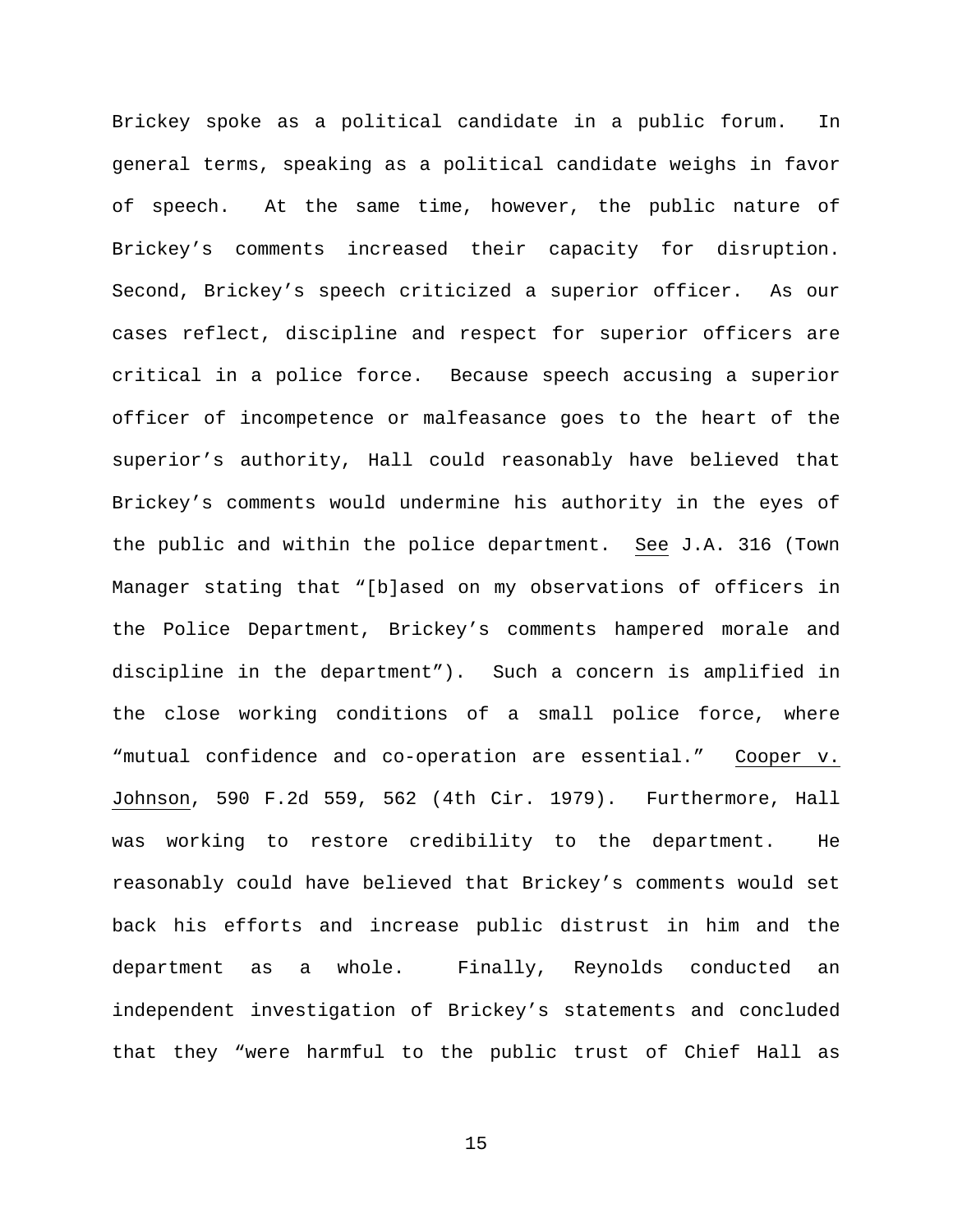well as his integrity." J.A. 387. Such a finding supports the conclusion that Hall reasonably apprehended disruption.

In sum, the parties have not directed us to any case that would have clearly warned Hall that terminating Brickey for his comments about the D.A.R.E. funds would violate his First Amendment rights. On the contrary, our case law had stressed the broad discretion granted police officials to limit speech when discipline is at stake. As a result, we cannot say that it was beyond debate that Brickey's interests outweighed Hall's.

B.

Brickey's counter-arguments are unpersuasive. He relies principally on Citizens United v. FEC, 558 U.S. 310 (2010), which held that the government may not prohibit corporate expenditures to support or criticize political candidates. In Brickey's view, "[n]othing could have been more clearly established in May 2012 than the sanctity of political speech." Appellee's Br. at 28. However, such a broadly framed right could not have answered the question facing Hall: when does a police chief's need to maintain discipline and harmony permit him to infringe on an officer's right to make public statements as a political candidate insinuating wrongdoing by a superior officer? See al-Kidd, 563 U.S. at 742 (stating that courts may not "define clearly established law at a high level of generality").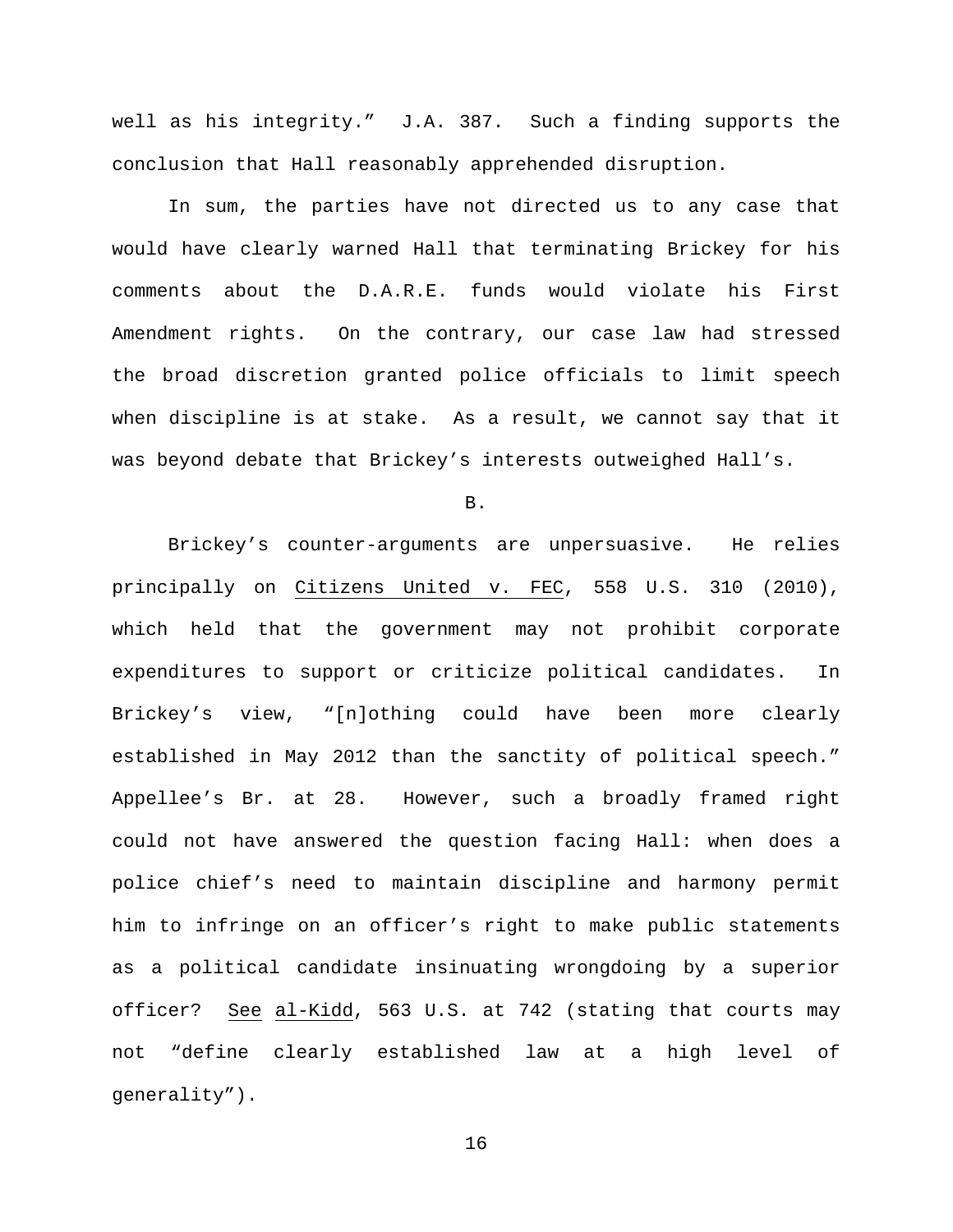While a case directly on point is not required to clearly establish the answer to this question, Citizens United addresses only one side of the Pickering scale, and it does so on very different facts. Cases more closely on point have not treated political speech as inviolate in the public-employment context. See, e.g., Bland v. Roberts, 730 F.3d 368, 391 (4th Cir. 2013) (holding that it was clearly established in 2009 that "a reasonable sheriff could have believed he had the right to choose not to reappoint his sworn deputies for political reasons, including speech indicating the deputies' support for the Sheriff's political opponent"); see also Waters v. Churchill, 511 U.S. 661, 672 (1994) (plurality opinion) ("Even something as close to the core of the First Amendment as participation in political campaigns may be prohibited to government employees.").

Brickey next contends that Hall has nothing on his side of the Pickering scale but "rank speculation," and he likens the anticipated disruption here to that in Smith v. Gilchrist and Durham v. Jones. Appellee's Br. at 31-32.[4](#page-16-0) We have already explained that Hall had a "reasonable apprehension" of

<span id="page-16-0"></span> <sup>4</sup> Both Smith and Durham were published after May 21, 2012 (the date of Brickey's termination), but they held that certain rights were clearly established prior to that date. While the cases could not have assisted Hall, we are nevertheless bound by their holdings.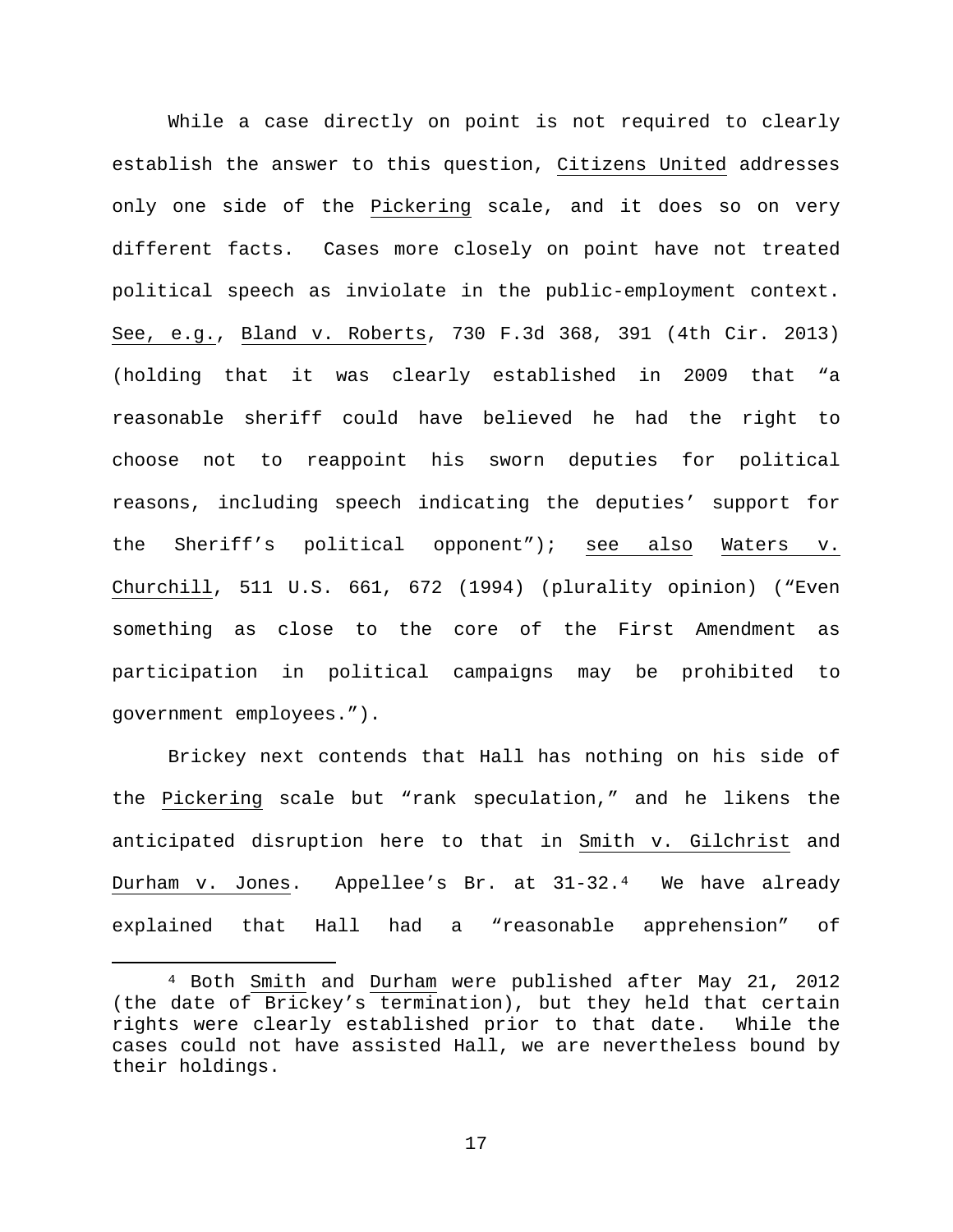disruption,[5](#page-17-0) and we now explain why Smith and Durham are distinguishable.

In Smith, an assistant district attorney ("ADA") running for public office gave a televised interview in which he criticized a local defensive-driving program. 749 F.3d at 305. Because completion of the program allowed ticketed drivers to receive a "prayer for judgment continued," the district attorney's office (the "government") benefitted from the program by a substantially reduced caseload. Id. When the district attorney terminated the ADA's employment soon after the interview, the ADA brought a First Amendment retaliation suit. Id. at 306.

In the district court, the government conceded that the ADA "had forecasted evidence sufficient to establish that his interest in speaking outweighed the government's." Id. at 309. Nevertheless, the government argued that the outcome of the balancing test was not clearly established in the ADA's favor, as the district attorney reasonably could have apprehended that the ADA's criticism of the defensive-driving program would harm

<span id="page-17-0"></span><sup>&</sup>lt;sup>5</sup> Brickey also contends that Hall effectively conceded a<br>lack of disruption by hiring Reynolds to conduct an by hiring Reynolds to conduct an investigation. We disagree. Hiring an impartial investigator in this circumstance, where Hall felt personally aggrieved, more clearly reflects prudence than a lack of evidence.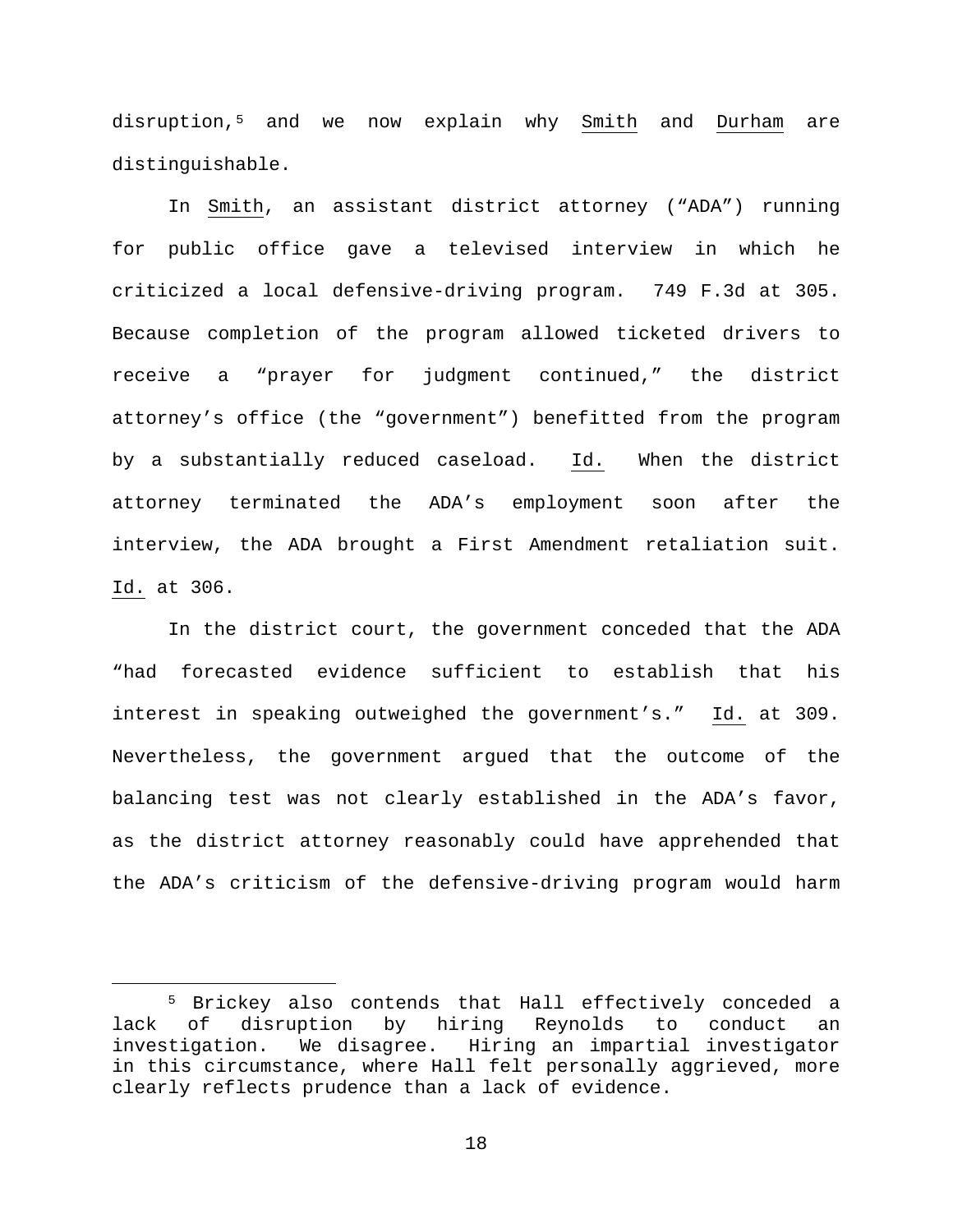the district attorney's office by increasing its workload. Id. at 307.

We rejected the government's argument, relying largely on its prior concession that "[t]here are no relevant facts to challenge [the] finding that [the ADA's] interest in speaking outweighed the government's interest in providing effective and efficient services to the public," but also further noting that the government lacked "any evidence that [it] had any reason to believe that [the ADA's] interview would negatively affect the efficiency or effectiveness of the DA's office." Id. at 309–10. Here, Hall has not conceded the outcome of the Pickering balancing test, and we have found that Hall, unlike the government in Smith, had reason to believe that Brickey's comments would cause disruption.

In Durham, the right at issue was of public employees to speak out on "serious governmental misconduct," specifically, a police officer's right to accuse "high-ranking law enforcement officials . . . of falsifying law enforcement reports and . . . authorizing aggressive threats against a member of their own agency if he persisted in his opposition to such a practice." 737 F.3d at 303. Although the employer "paid lip service to ostensible damage to office morale, relationships between colleagues, and the function of the office generally," we found that the employer "was unable to articulate any way in which the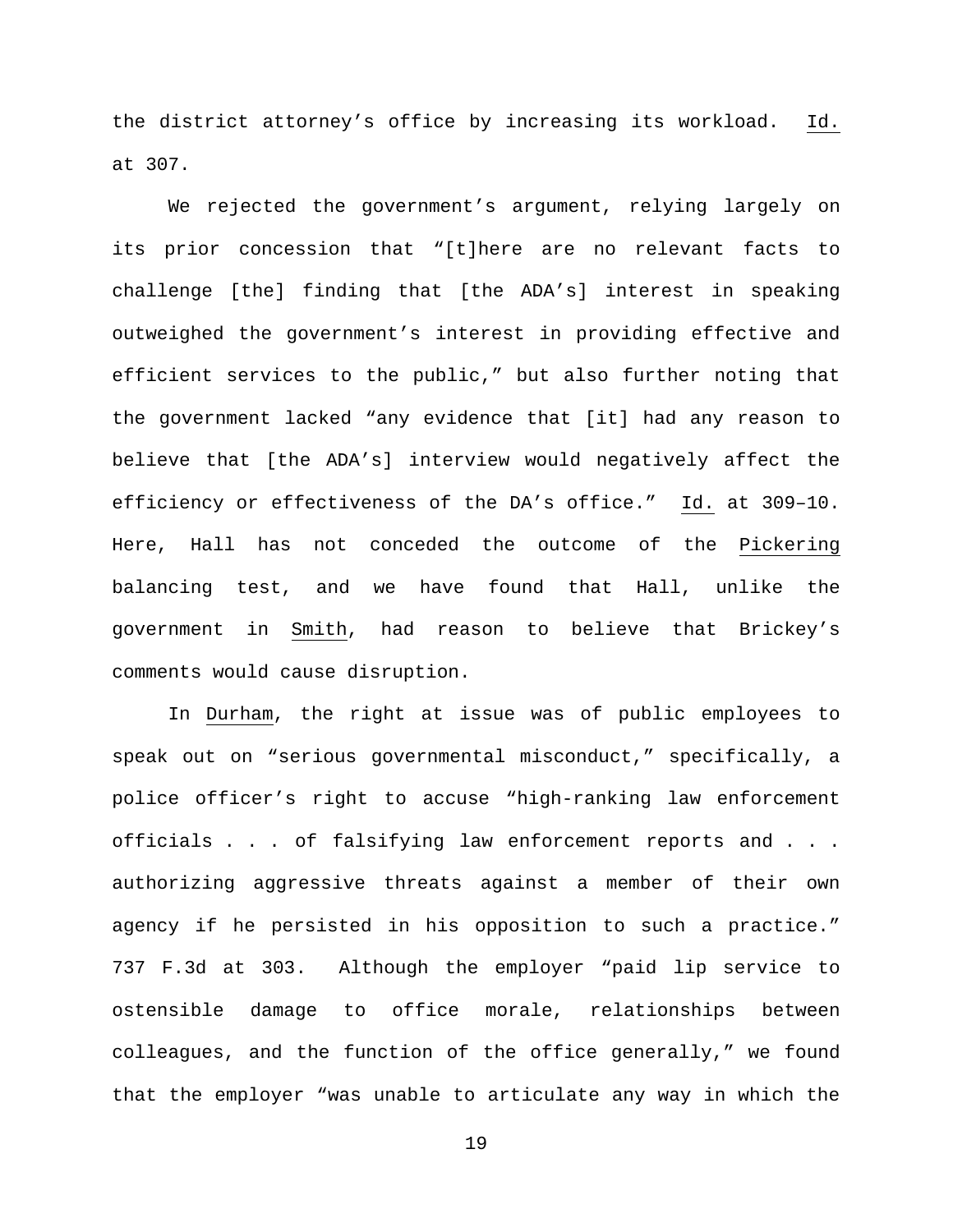office would have been different or was actually different due to [the employee's] statements." 737 F.3d at 302. Indeed, the employer ultimately conceded that he had no reason to think that the employee's speech would prevent the police department from carrying out its mission. Id. We held that the employer's weak evidence of disruption could not outweigh the importance of the employee's speech. Id. ("Serious, to say nothing of corrupt, law enforcement misconduct is a substantial concern that must be met with a similarly substantial disruption in the calibration of the controlling balancing test.").

Durham is not controlling for at least four reasons. First, and most importantly, Hall has not merely "paid lip service" to potential disruption to his police force, as we have already explained. Unlike the employer in Durham, Hall could reasonably have apprehended that the D.A.R.E. comments would undermine his authority.

Second, Brickey's speech did not clearly allege misconduct of the same magnitude as that alleged in Durham. While the possibility that \$500 of public funds had been mislaid or even misused may well have been significant to the citizens of Saltville, Hall could reasonably have believed that it was not the kind of "serious governmental misconduct" that our case law had protected. Durham involved clear accusations that highranking police officials were forcing officers to falsify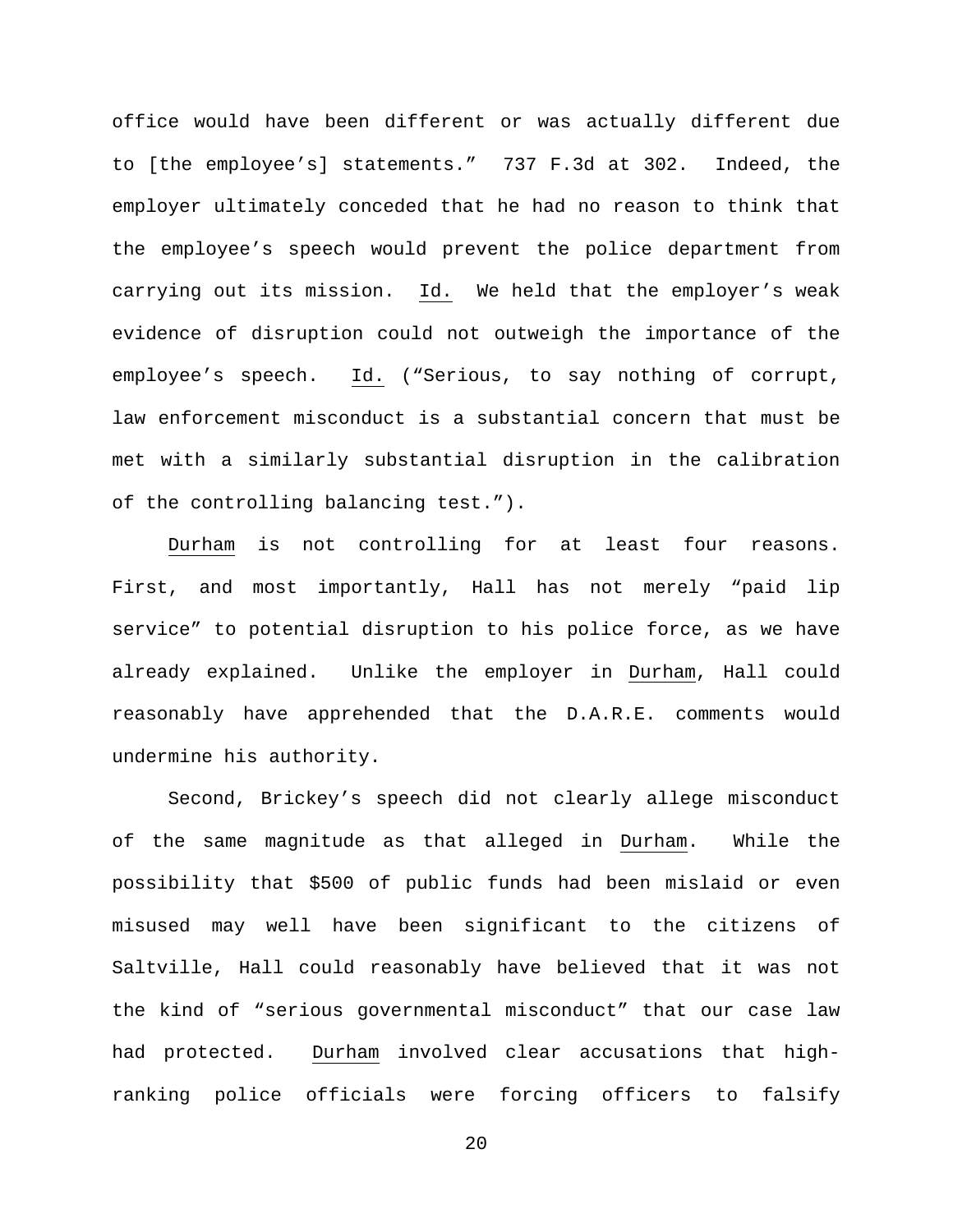reports of incidents involving the officers' use of force. Id. at 296. Such a core abuse of the mission of a police department is reasonably distinguishable from vague allegations of mismanagement and even misuse of funds.[6](#page-20-0)

Third, Brickey claimed during the Reynolds investigation that he never intended to accuse Hall of any wrongdoing. The employee in Durham, by contrast, made unmistakable allegations of misconduct with the intention of exposing the wrongdoing and alerting the public. Knowing that Brickey did not intend to expose misconduct, Hall could reasonably have believed that Brickey's speech did not deserve the same protection as that of a whistleblower.

Fourth, Hall knew from the Reynolds investigation that Brickey's statements about the misuse of funds proved misleading. As Brickey admitted, the D.A.R.E. funds were not

<span id="page-20-0"></span><sup>&</sup>lt;sup>6</sup> In holding that it was clearly established that the First<br>ment protects allegations of "serious governmental Amendment protects allegations of "serious governmental misconduct," Durham relies on Robinson v. Balog, 160 F.3d 183 (4th Cir. 1998). In Balog, which was available to Hall, publicworks employees suffered retaliation for their allegations that a contributor to the mayor's reelection campaign was illegally rewarded with a contract to repair a landfill leachate pond and subsequently failed to make the needed repairs. Id. at 184–85. That these allegations of blatant, large-scale corruption endangering public health were protected, see id. at 185, did not clearly establish protection for Brickey's statements. Moreover, as in Smith and Durham, we based our decision to deny qualified immunity in large part on "the lack of evidence supporting the [government's] interest in disciplining [the employees] for their speech." Id. at 189.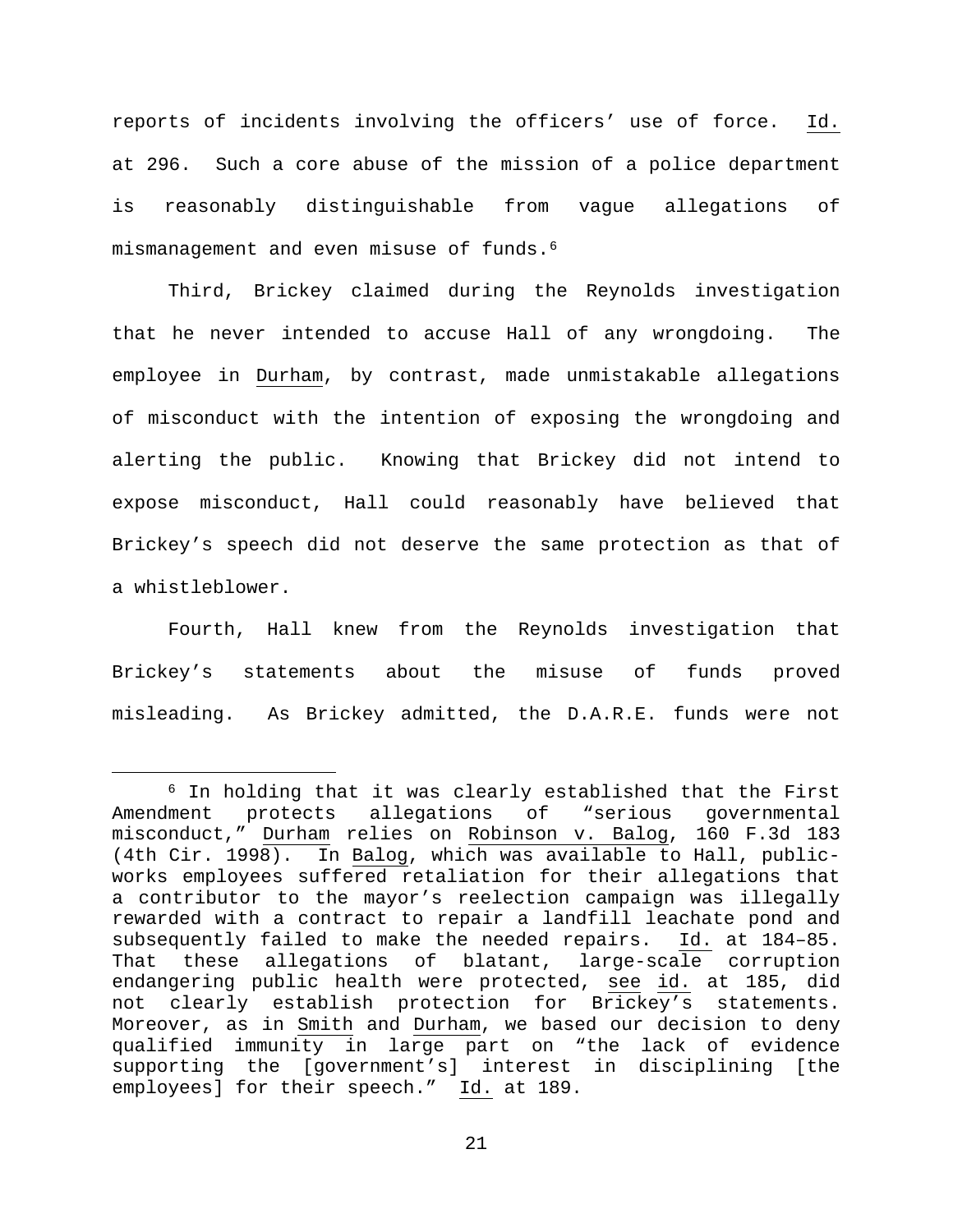missing, and there were no improper charges to the account.<sup>7</sup> The employee in Durham did not make such a concession to the employer before his termination. Hall could reasonably have believed that the inaccuracy of Brickey's statements reduced their value and increased his own interests in suppressing future statements of the same kind. See Hustler Magazine, Inc. v. Falwell, 485 U.S. 46, 52 (1988) ("False statements of fact are particularly valueless; they interfere with the truthseeking function of the marketplace of ideas, and they cause damage to an individual's reputation that cannot easily be repaired by counterspeech, however persuasive or effective."); Piver v. Pender Cty. Bd. of Educ., 835 F.2d 1076, 1081 (4th Cir. 1987) (noting an employer's need for "protection from false

<span id="page-21-0"></span> <sup>7</sup> After oral argument, Brickey submitted a letter bringing to our attention the Supreme Court's recent decision in Heffernan v. City of Paterson, 136 S. Ct. 1412 (2016). See Fed. R. App. P. 28(j). In Heffernan, "a government official demoted an employee because the official believed, but incorrectly believed, that the employee had supported a particular candidate<br>for mayor." 136 S. Ct. at 1416. The Court held that even The Court held that even though the employee had not supported the candidate—and therefore had not engaged in a constitutionally protected activity—he nevertheless was entitled to bring a First Amendment retaliation claim because "the government's reason for demoting [an employee] is what counts." Id. at 1418. According to Brickey, Heffernan establishes the broad rule that "a mistake of fact does not defeat a First Amendment retaliation claim," even when an employee makes factually inaccurate claims regarding his employer. See Appellee's 28(j) Letter. Heffernan lends Brickey no support. Not only does the case assume without deciding the merits of the First Amendment claim, see id. at 1419, but more to the point, it simply does not address the issue of factually inaccurate employee speech.